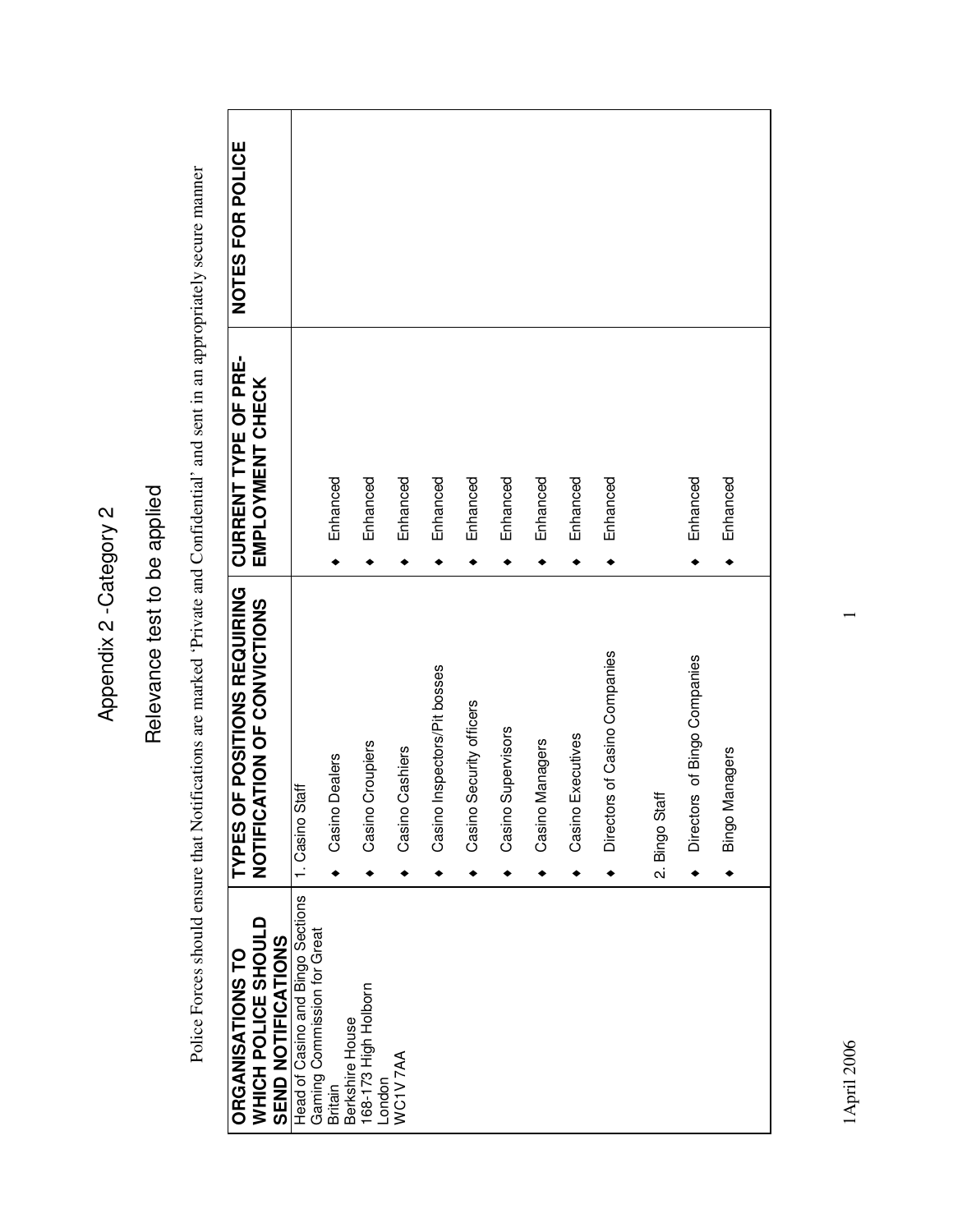# Relevance test to be applied Relevance test to be applied

Police Forces should ensure that Notifications are marked 'Private and Confidential' and sent in an appropriately secure manner Police Forces should ensure that Notifications are marked 'Private and Confidential' and sent in an appropriately secure manner

|                            | Enhanced                             |                  | Enhanced          | Enhanced                                           | Direct access to PNC                                                                                                         | Standard                                       | Standard                           | Standard                 | Standard            | Standard   | Standard                | Standard                 |
|----------------------------|--------------------------------------|------------------|-------------------|----------------------------------------------------|------------------------------------------------------------------------------------------------------------------------------|------------------------------------------------|------------------------------------|--------------------------|---------------------|------------|-------------------------|--------------------------|
| machine staff<br>3. Gaming | Sellers/Suppliers of Gaming Machines | 4. Lottery Staff | Lottery Promoters | Directors of External Lottery Manager<br>companies | All Royal Mail employees                                                                                                     | Arts Therapists                                | <b>Biomedical Scientists</b>       | Chiropodists/Podiatrists | Clinical Scientists | Dieticians | Occupational Therapists | Department Practitioners |
|                            |                                      |                  |                   |                                                    | Royal Mail Corporate Security<br>Battersea Delivery Office<br>202 Lavender Hill<br>London<br>SW11 1AA<br>Floor <sub>2A</sub> | Health Professions Council (HPC)<br>Park House | 184 Kennington Park Road<br>London | <b>SE114BL</b>           |                     |            |                         |                          |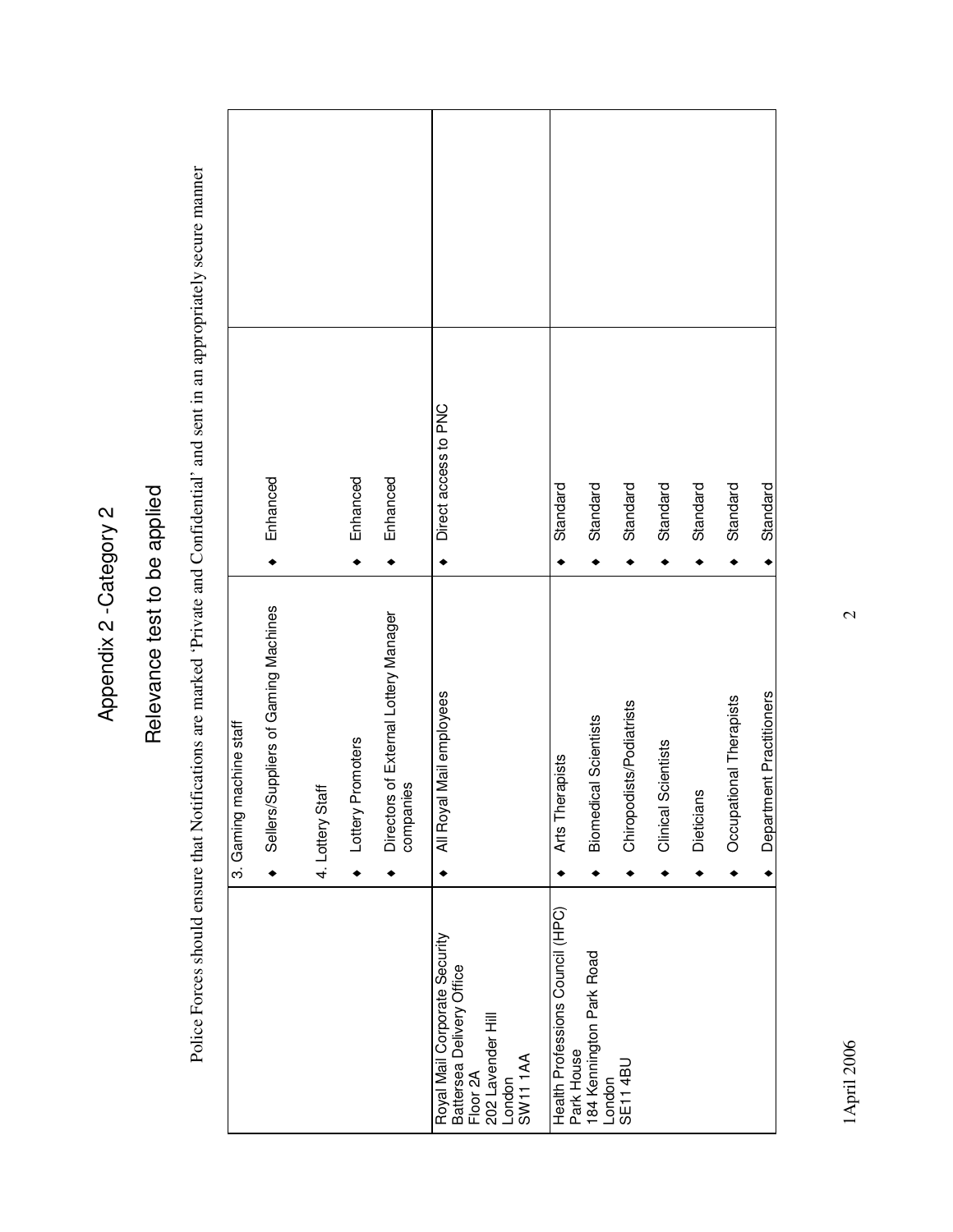# Relevance test to be applied Relevance test to be applied

Police Forces should ensure that Notifications are marked 'Private and Confidential' and sent in an appropriately secure manner Police Forces should ensure that Notifications are marked 'Private and Confidential' and sent in an appropriately secure manner

| Standard<br>Orthoptists | Standard<br>Prosthetists/Orthotists | Standard<br>Physiotherapists | Standard<br>Radiographers | Standard<br>Speech and Language Therapists | Standard<br>Pharmacy Technicians | Standard<br>Pre-registration Pharmacy Students                                                        | Standard<br>Chartered Psychologists                               | Standard<br>Chartered Clinical Psychologists | Standard<br>Chartered Counselling Psychologists | Standard<br>Chartered Educational Psychologists | Standard<br>Chartered Forensic Psychologists | Standard<br>Chartered Health Psychologists | Standard<br>Chartered Occupational Psychologists |                              |
|-------------------------|-------------------------------------|------------------------------|---------------------------|--------------------------------------------|----------------------------------|-------------------------------------------------------------------------------------------------------|-------------------------------------------------------------------|----------------------------------------------|-------------------------------------------------|-------------------------------------------------|----------------------------------------------|--------------------------------------------|--------------------------------------------------|------------------------------|
|                         |                                     |                              |                           |                                            |                                  |                                                                                                       |                                                                   |                                              |                                                 |                                                 |                                              |                                            |                                                  | Chartered Neurophysiologists |
|                         |                                     |                              |                           |                                            |                                  |                                                                                                       |                                                                   |                                              |                                                 |                                                 |                                              |                                            |                                                  |                              |
|                         |                                     |                              |                           |                                            | The Secretary/Registran          | Royal Pharmaceutical Society of<br>Great Britain (RPSGB)<br>1 Lambeth High Street<br>SE17JN<br>London | The British Psychological Society<br>Memberships & Qualifications | 48 Princess Road East<br>Directorate Manager | Leicester<br><b>E17DR</b>                       |                                                 |                                              |                                            |                                                  |                              |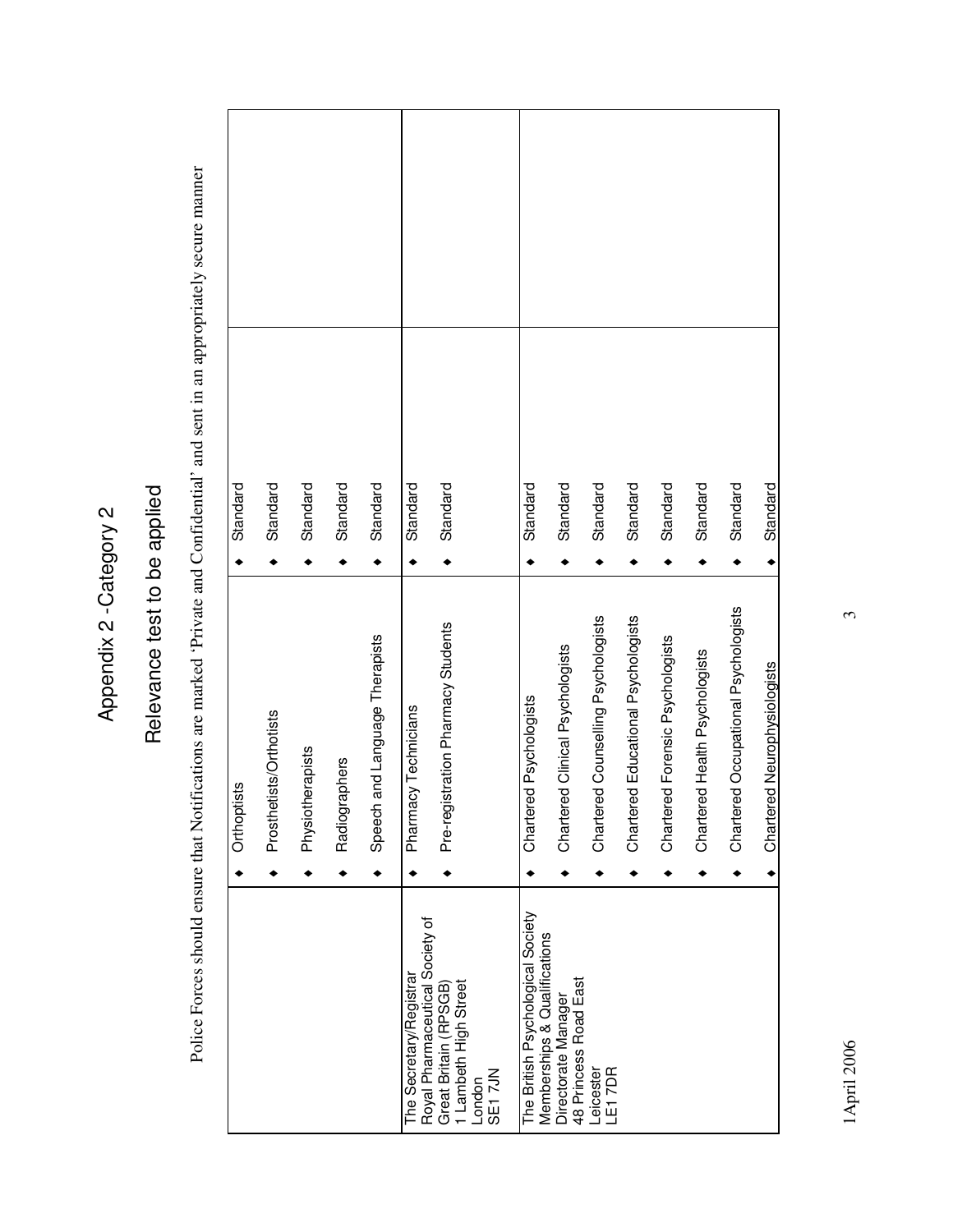# Relevance test to be applied Relevance test to be applied

Police Forces should ensure that Notifications are marked 'Private and Confidential' and sent in an appropriately secure manner Police Forces should ensure that Notifications are marked 'Private and Confidential' and sent in an appropriately secure manner

| Standard                                      | Enhanced                                       | Enhanced                   | Standard                            | Standard                                    | Standard                                                                                                                      | Enhanced                                      | Standard                       | Standard                       | Standard                                                                   | Standard      | Standard                                                       |
|-----------------------------------------------|------------------------------------------------|----------------------------|-------------------------------------|---------------------------------------------|-------------------------------------------------------------------------------------------------------------------------------|-----------------------------------------------|--------------------------------|--------------------------------|----------------------------------------------------------------------------|---------------|----------------------------------------------------------------|
| Chartered Sport and Exercise<br>Psychologists | etrists (Ophthalmic opticians)<br>Optom        | Dispensing Opticians       | ered student optometrists<br>Regist | ered student dispensing opticians<br>Regist | Osteopaths                                                                                                                    | All registered Dentists                       | All enrolled dental hygienists | All enrolled dental therapists | All dental students and student dental<br>hygienists and dental therapists | Chiropractor  | Chiropractic practitioner                                      |
|                                               | General Optical Council (GOC)<br>The Registrar | 41 Harley Street<br>London | W1G8DJ                              |                                             | The General Osteopathic<br>The Chief Executive<br>Osteopathy House<br>176 Tower Bridge<br>Council (GostC)<br>SE13LU<br>London | General Dental Council (GDC)<br>The Registrar | 37 Wimpole Street<br>London    | W1G8DG                         |                                                                            | The Registrar | The General Chiropractic Council<br>44 Wicklow Street<br>(GCG) |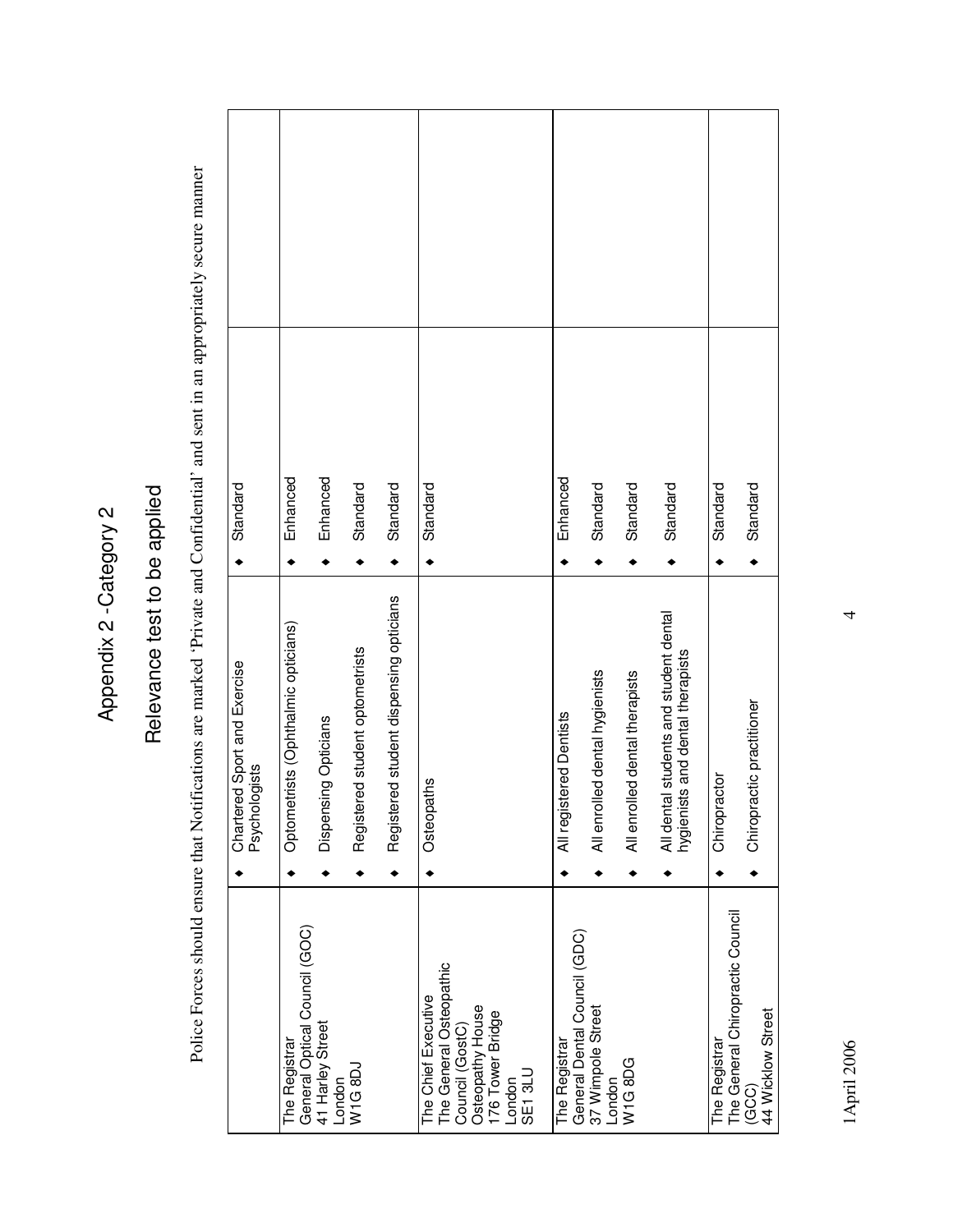# Relevance test to be applied Relevance test to be applied

Police Forces should ensure that Notifications are marked 'Private and Confidential' and sent in an appropriately secure manner Police Forces should ensure that Notifications are marked 'Private and Confidential' and sent in an appropriately secure manner

| Chiropractitioner<br>WC1X 9HL<br>London |                                                  | Door Supervisors<br>(Bouncers)<br>The Chief Executive | The Security Industry Authority<br>(SIA)<br>50 Broadway | London<br>SW1H 0SA                      | Store I    | Dog Handlers | CCTV operators | Key holders                                  | Head of Section<br>Police Liaison Office<br>D7<br>SWansea<br>SM6 7JL        |
|-----------------------------------------|--------------------------------------------------|-------------------------------------------------------|---------------------------------------------------------|-----------------------------------------|------------|--------------|----------------|----------------------------------------------|-----------------------------------------------------------------------------|
|                                         | Chiropractic Physician/Doctor of<br>Chiropractic |                                                       | Vehicle Immobilisers (Wheel - Clampers)                 | All Security Guards (static and patrol) | Detectives |              |                |                                              | Passenger Carrying Vehicle (PCV)<br>Drivers (Bus Drivers)                   |
| Standard                                | Standard                                         | Standard                                              | Standard                                                | Standard                                | Standard   | Standard     | Standard       | Not yet covered by the<br>disclosure service | Standard if work involves<br>school or hospital/social<br>services contract |
|                                         |                                                  |                                                       |                                                         |                                         |            |              |                |                                              |                                                                             |